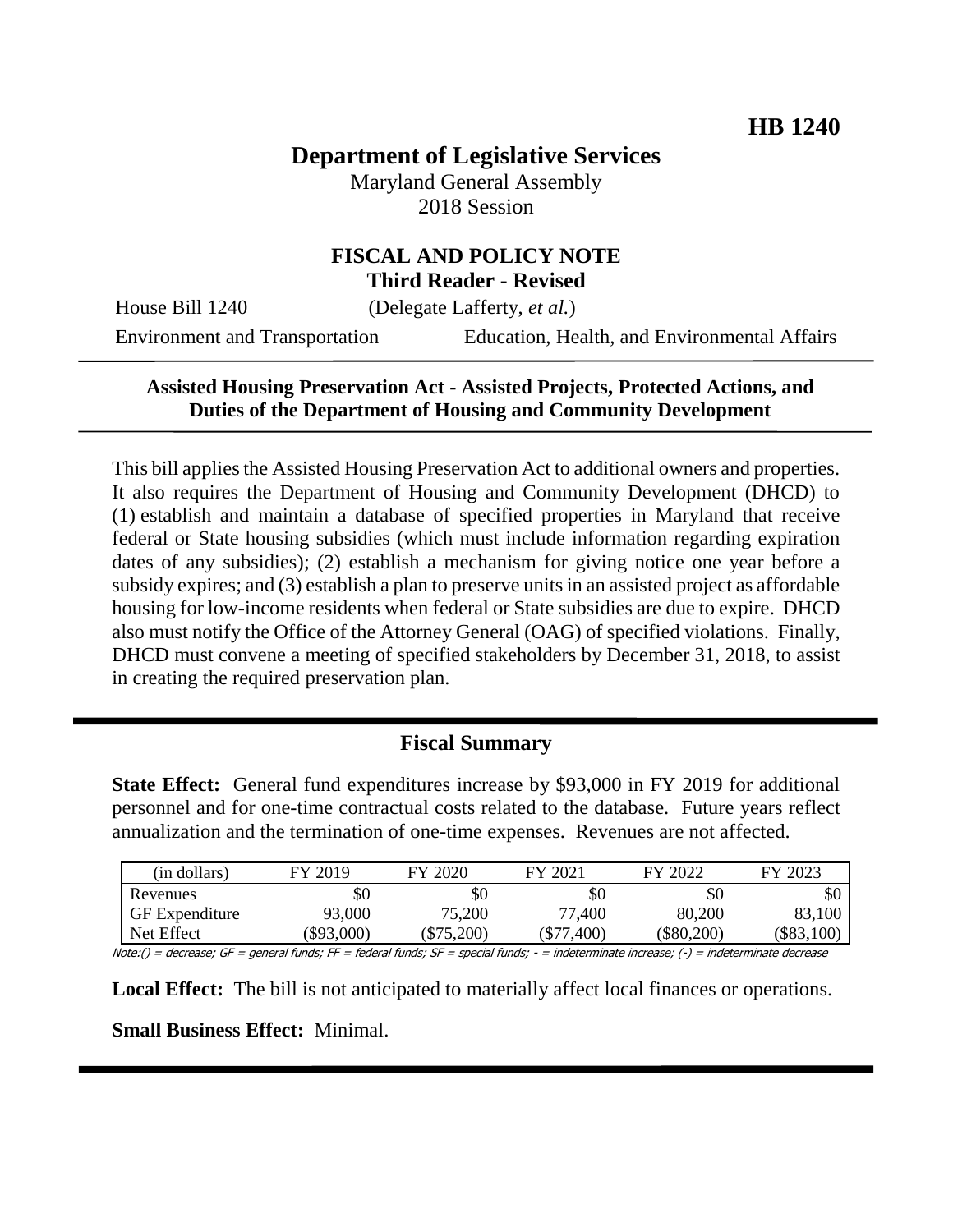## **Analysis**

**Bill Summary:** The bill expands the application of the Assisted Housing Preservation Act to an owner of an assisted project who takes or intends to take the following protected actions: (1) the payment in full *as of the maturity date* of specified mortgage financing; and (2) the termination or expiration of a State subsidy received in relation to an assisted project by the assisted project, the owner of the assisted project, or a lender to the assisted project.

The bill also establishes that a property qualifies as an assisted project if the project, the owner of the project, or a lender to the project receives subsidies from the State in relation to the project (including loans, grants, tax credits, or other financial support).

If DHCD has evidence of a violation of the Assisted Housing Preservation Act, it must notify the Consumer Protection Division of OAG.

**Current Law:** An assisted project is a building or buildings under common ownership with 10 or more dwelling units that is financed under a specified federal housing program. Owners of assisted projects must provide certain notices prior to taking a protected action. A protected action is a sale, conveyance, transfer, prepayment, termination, failure to renew, or expiration of a specified rental unit. Before a sale or conveyance of an assisted project that qualifies as a protected action, the owner must offer the right of first purchase to (1) each political subdivision in which the property is located; (2) each local public housing authority; (3) each group that represents tenants in the project and that has registered with DHCD; (4) specified low-income housing developers; and (5) any other specified person that has experience in the ownership or operation of low-income housing projects.

If inhabited, these rental units are known as assisted households. An assisted household is given special protection as a designated household if at least one individual in the household is (1) a minor or (2) an individual who was a member of the household for at least 12 months before the notice is given and who is at least age 62 on the day the notice of intent to take a protected action is given or who qualifies as disabled under specified federal law. A landlord may not take a protected action that affects a designated household without first offering to extend the lease for at least three years.

The Assisted Housing Preservation Act may be enforced by (1) DHCD; (2) an assisted household in occupancy when the owner delivered or should have delivered a notice of intent; (3) the political subdivision where the assisted project is located; or (4) the public housing authority. A violation of the Act is within the jurisdiction of the Consumer Protection Division within OAG under specified circumstances.